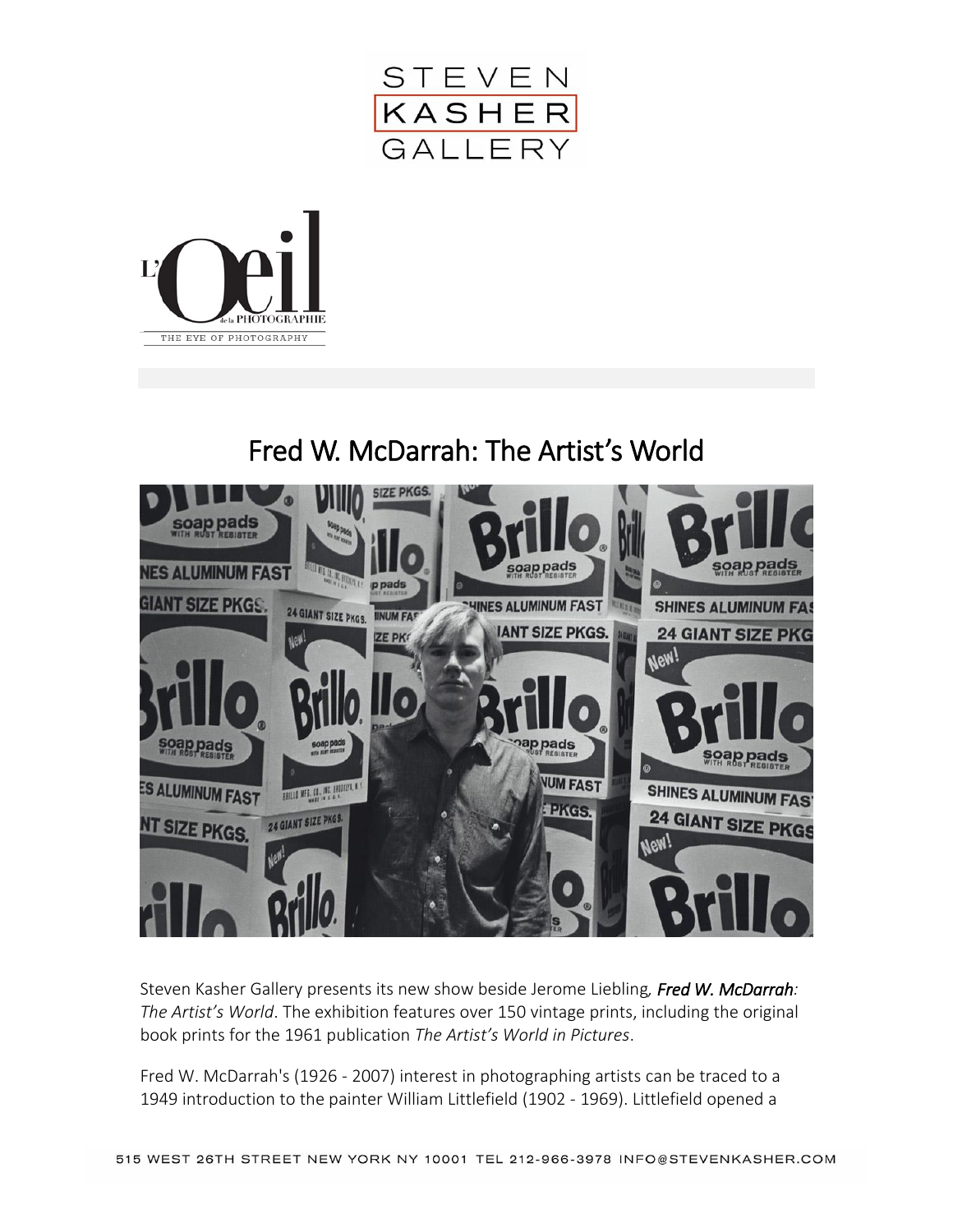

window into a world that McDarrah, who came from poverty and matriculated on the streets of Brooklyn, had never previously seen.

Beginning in the early 1950s Littlefield and sculptor Philip Pavia hosted informal gatherings of artists at the Waldorf Cafeteria on 6th Avenue in Greenwich Village. These get-togethers evolved into The Club, an artist membership association. Over the years, The Club moved to Broadway, East 14th Street, 10th Street and 4th Avenue, 2nd Avenue, St. Marks Place, and finally to Mercer Street, not far from its original home. The Club hosted seminars, panels, parties, talks, readings and other events where artists of the day would share and exchange ideas and opinions. The Club and its activities were central to the creation of the Abstract Expressionist movement and The New York School. Many of The Club's members lived and worked within a few blocks of its doors: Willem de Kooning, Franz Kline, Ad Reinhardt, James Brooks, Grace Hartigan, Joan Mitchell, Robert Rauschenberg, Jack Tworkov, Alfred Leslie, Milton Resnick, Lee Krasner, Philip Guston, William Baziotes, Robert Motherwell, Nicholas Krushenick, Richard Pousette-Dart, Milton Avery, Stuart Davis and Adolph Gottlieb. On some occasions, a non-artist with a connection to The Club attended an event, such as Jack Kerouac, who did a cameo on the drums at the 1958 New Year's Eve party.

McDarrah attended events at The Club and eventually became the doorman and keeper of the mailing list, cultivating relationships with many of the member artists. Often, he would have his camera and unobtrusively document the world of the artists he had become a part of. Sensing the cultural importance of the moment, McDarrah then decided to capture all he could with his camera, which resulted in the seminal 1961 book, *The Artist's World in Pictures*.

The next generation of artists, including Pop icons Andy Warhol, Roy Lichtenstein, Claes Oldenburg, Tom Wesselmann, Jim Dine, Jasper Johns, Dan Flavin, John Chamberlain, Frank Stella, Donald Judd, Robert Indiana and James Rosenquist, often sought out McDarrah and coverage in The Village Voice, where McDarrah had a day job as an advertising salesman and was the staff photographer. Warhol would often call McDarrah at home, hoping he would take his portrait and use it in the Voice, one of the few periodicals giving serious early coverage to the Pop genre - and to women artists. McDarrah's archive also includes classic images of Marisol, Eva Hesse, Yayoi Kusama, Carolee Schneemann, Rosalyn Drexler, Hanna Wilke, Niki de Saint Phalle, Faith Ringgold, Alice Neel and Marjorie Strider.

Born in Brooklyn, McDarrah bought his first camera at the 1939 World's Fair in New York City. He served as a U.S. Army paratrooper in Occupied Japan at the end of World War II, camera usually in hand, and then earned a Journalism degree from New York University on the G.I. Bill. When a neighbor told McDarrah he was starting a newspaper to be called